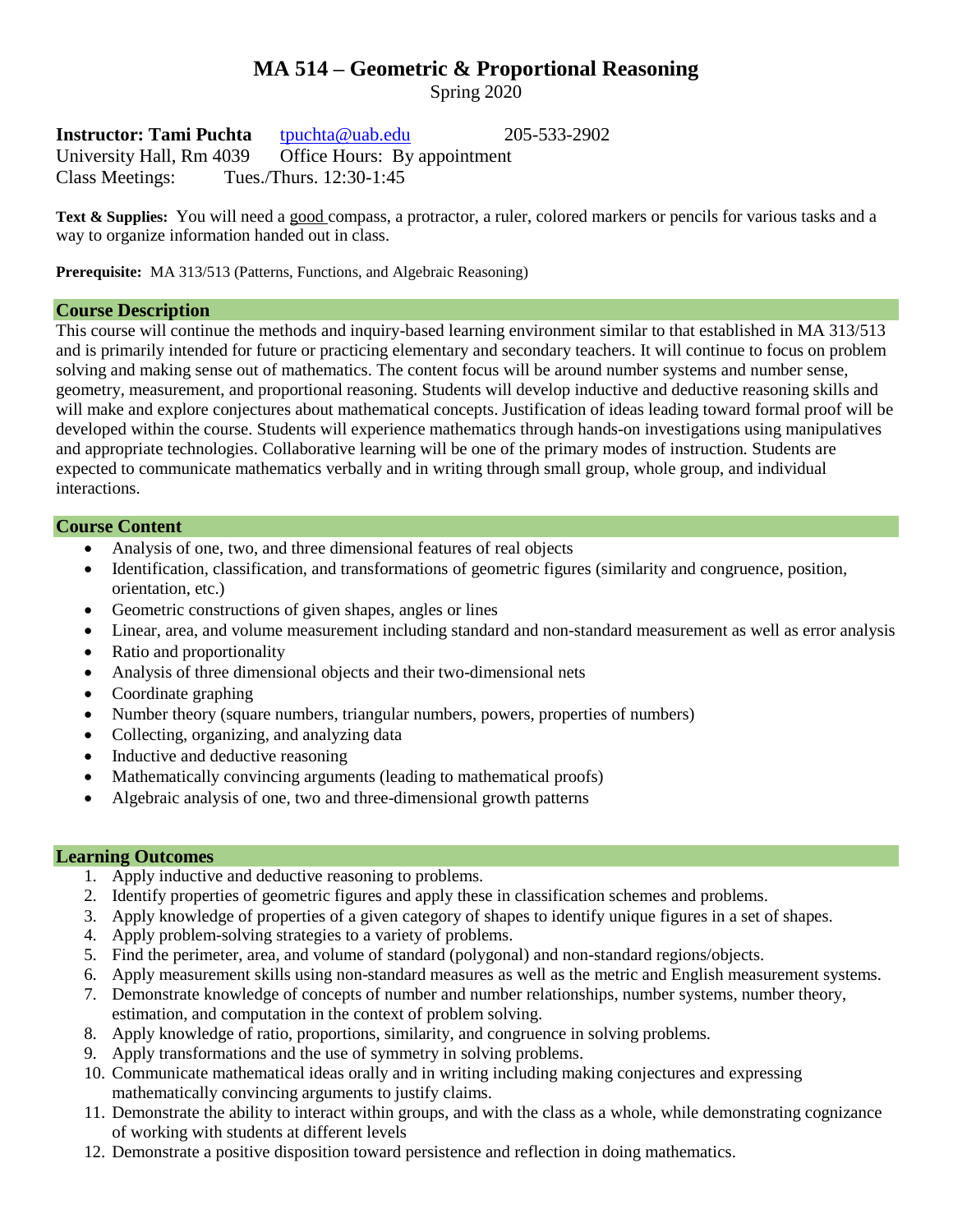One goal of this course is that you become mathematically powerful students and that you become *competent* and *confident* problem solvers. The content and experiences in this course will lead you toward this goal. My role as the instructor will be to guide and support you as *you* make sense of mathematics. True understanding will come when *you* make sense of a situation. My role is not to tell you everything about the subject, nor is it to answer all of the questions that will arise as you engage in problem solving. You will at times experience confusion and perhaps frustration. This is a natural part of the learning process. I will try to help *you* reflect and work your way out of confusion before your frustration becomes debilitating to your learning. Don't be afraid of wrong answers. Sometimes learning occurs by multiple attempts down wrong paths until you find a correct path.

#### **Course requirements**

- **1. Attendance and active participation in all sessions. Two or more unexcused absences will lower your final grade. Because active group participation is an essential component of this course**, **missing 25% of classes or more with unexcused absences will result in a grade of F for this course.**
- 2. Complete individual menus of problems, group tasks, and homework problems. If you must miss class, you are expected to complete any missed group work or tasks from the missed class. You may collaborate on solving the menu tasks. However, it is imperative that you are able to solve problems independently on the exam.
- 3. Complete article reviews and other readings. Full directions and expectations for these assignments will be on Canvas.
- 4. Complete an in-class Midterm Performance Assessment and a Final Performance Assessment
- 5. Develop a Mathematics Portfolio. Directions will be provided on Canvas.
- 6. Complete a long-term task that will be assigned at the beginning of the semester. A portion of this work will be submitted with Menu 2 and the remaining piece will be submitted with your Mathematics Portfolio near the end of the semester.
- 7. Have a positive and productive disposition toward yourself, your classmates, and mathematics. Be respectful of fellow classmates and the instructor as you share ideas.

## **Evaluation**

Students earn their grade in the course as determined in the table below. Points accumulated will be recorded in CANVAS. Important due dates will be listed in CANVAS calendar.

| <b>Assignments</b>                 | <b>Percent of</b><br><b>Final Grade</b> | <b>Percent</b><br><b>Earned</b> | Gra |
|------------------------------------|-----------------------------------------|---------------------------------|-----|
| Math Menus (2)                     | 20                                      | 92-100                          | A   |
| Participation/Attendance*          |                                         | 82-91                           | B   |
| <b>Article Reviews/ Discussion</b> | 10                                      | 72-81                           |     |
| Midterm                            | 25                                      | 71 and below                    | F   |
| <b>Mathematics Portfolio</b>       | 10                                      |                                 |     |
| Final                              | 30                                      |                                 |     |

| <b>Percent</b> | Grade |  |
|----------------|-------|--|
| <b>Earned</b>  |       |  |
| 92-100         | А     |  |
| 82-91          | B     |  |
| 72-81          | C     |  |
| 71 and below   | F     |  |
|                |       |  |
|                |       |  |

## **Since group participation is an essential component of this course, missing more than 25% of classes with unexcused absences will result in a grade of F for this course.**

\*Item 2 recognizes those who put forth a maximum effort and demonstrate persistence in problem solving. The instructor will use her best professional judgment in awarding the 5% for this item based on a student's full participation in class activities, attempts at completion of challenging tasks, and may be influenced by a student's attempts or non-attempts at dessert items from the menu problems. Five percent will be awarded to students who have one or fewer absences (and make up the work for any absences), actively participate in all group and independent tasks, demonstrate persistence in pursuing challenging problems and tasks, show craftsmanship in solving problems and seek to extend their thinking on problems, show the ability to work independently on tasks, demonstrate the ability to work with others on tasks without providing too much assistance, complete all required tasks on the menus, and give good faith attempts on some of the desserts on the menus. If in the judgment of the instructor a student fails to meet all of the above, the instructor will assign a score between 0 and 5% with appropriate credit given for partial successes in meeting course goals. The instructor's decision here is based on her professional experience and is the final judgment on this item.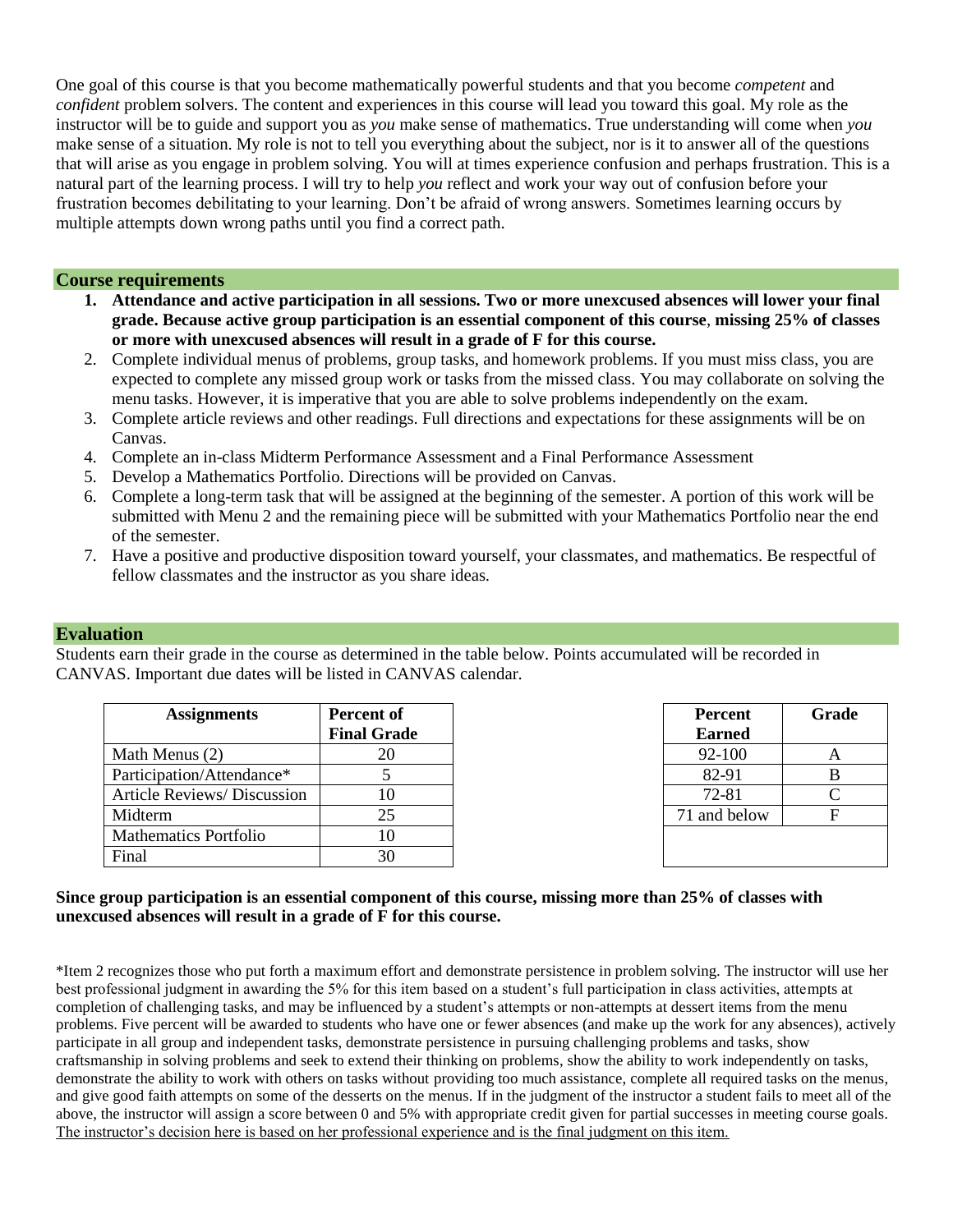# **Course Policies**

#### **Withdrawal**

You are expected to be aware of official UAB withdrawal policies.

## **Cell Phones and Other Devices**

Let me know in advance if there is an important reason for you to be accessible by phone during class. Please silence your cell phone so you can be fully present to the members of our class and your small groups. Other devices are not permitted in class unless otherwise approved by the instructor.

#### **Exams**

A make-up exam will be scheduled only when requested within the first two days of the term for a valid and verifiable reason or in case of an extreme emergency.

## **Attendance and Tardiness/Early Departure Policy**

Attendance every day is expected and essential to success. Please be on time to class and let me know as soon as possible if it is necessary to miss class. **Class roll will be taken** at the beginning of each class period and recorded. Always sign in as documentation of your attendance and punctuality. Tardiness to class and early departures are disrespectful to the instructor and your classmates. It is your responsibility to talk with your peers regarding what you missed, ask classmates to turn in your assignments, etc. You will be held responsible for content during your absence**.** 

#### **Late Assignments/Revisions**

All assignments are due at the indicated/assigned due date and time in Canvas unless otherwise instructed. In the event the instructor will accept a late assignment, ten percent of the assignment grade will be deducted per day late. No revisions will be possible unless requested by the instructor. If the instructor requests a revision of an assignment, the grade you receive will be an average of the first and second attempts.

**Early Alert System (EAS)** - The EAS is designed to help students be more successful academically at UAB. If you receive an e-mail with EAS in the title, please open it, read it, and take advantage of the support that UAB offers to all students. UAB is committed to ensuring that students receive academic support and that students are aware of the resources available that will assist them in successfully completing their degree program.

## **Academic Misconduct**

UAB Faculty expects all members of its academic community to function according to the highest ethical and professional standards. You are expected to be aware of, and rigorously adhere to, the UAB code of conduct with regard to academic honesty and inter-personal relations.

Academic dishonesty and misconduct includes, but is not limited to, acts of abetting, cheating, plagiarism, copying homework, fabrication, and misrepresentation. Candidates are expected to honor the UAB Academic Code of Conduct as detailed in the most current *UAB Student Catalog.*.

## **Reasonable Accommodations**

UAB is committed to providing an accessible learning experience for all students. If you are a student with a disability that qualifies under Americans with Disabilities Act (ADA) and Section 504 of the Rehabilitation Act, and you require accommodations, please contact Disability Support Services for information on accommodations, registration and procedures. If you are registered with Disability Support Services, please contact DSS to discuss accommodations that may be necessary in this course. Disability Support Services can be reached at 934-4205 or www.uab.edu/dss or in the Hill Center Suite 409.

#### **Non-harassment, hostile work/class environment:**

The UAB College of Arts and Sciences expects students to treat fellow students, their Course Instructors, other UAB faculty, and staff as adults and with respect. No form of hostile environment or harassment will be tolerated by any student or employee. In this class, we will only use constructive criticism and will work to build a community of life-long learners.

#### **Title IX Statement**